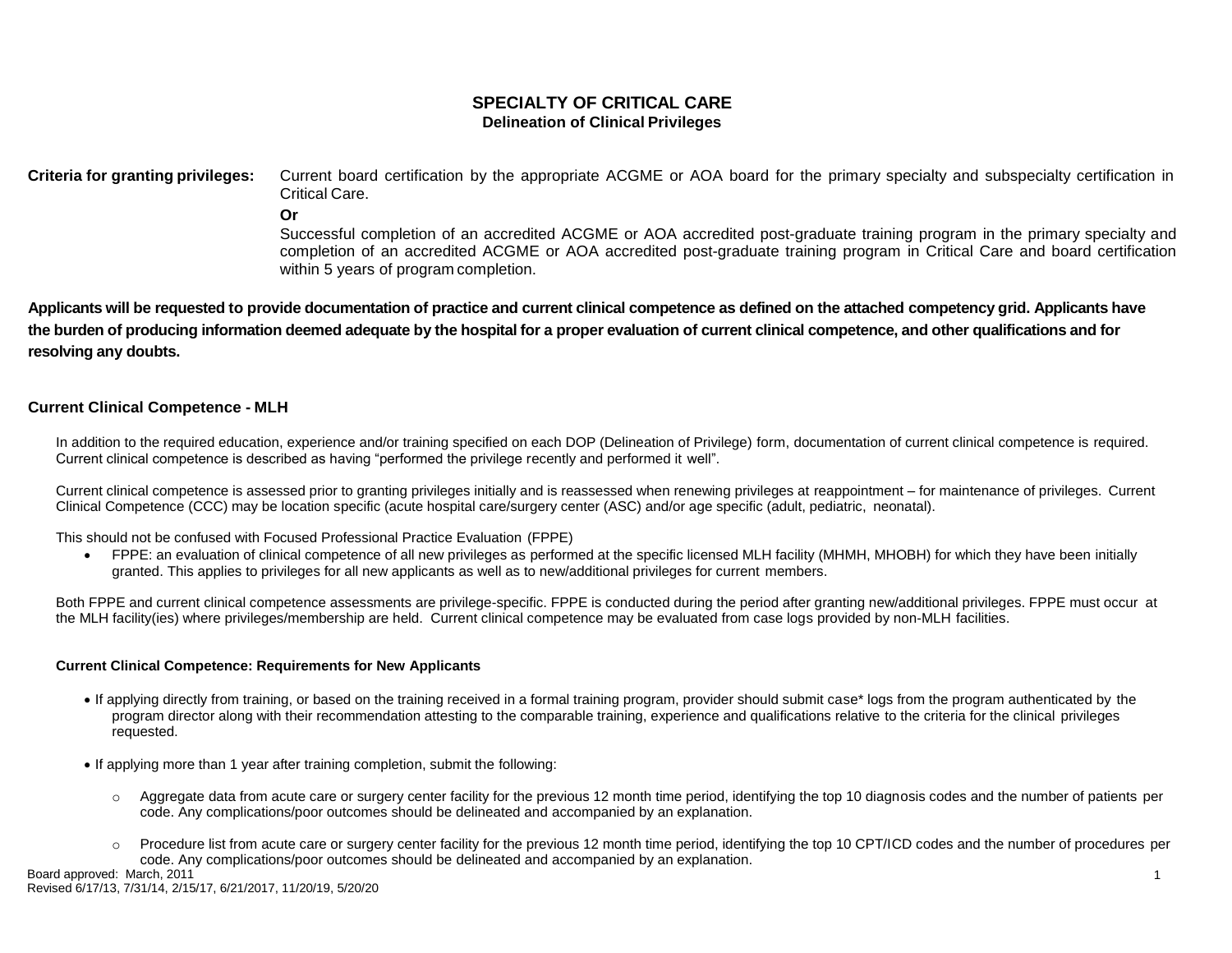$\circ$  Case logs (see specifications below) for any special privileges requested that meet the criteria specific for the number of procedures defined for current clinical competence.

#### **Current Clinical Competence: Maintenance of Privileges for Current Members**

- For active staff members: MLH source data will be aggregated to review cases and procedures performed. If this does not meet the minimum requirement for core and/or special privileges, the practitioner will be required to submit additional case logs from other facilities.
- For courtesy staff members with low activity and for certain active staff with activity that has diminished and is now low: Department chair recommendation should be obtained from their primary facility; and the practitioner should submit the following:
	- $\circ$  Aggregate data from acute care or surgery center facility for the previous 12 month time period, identifying the top 10 diagnosis codes and the number of patients per code. Any complications/poor outcomes should be delineated and accompanied by an explanation.
	- o Procedure list from acute care or surgery center facility for the previous 12 month time period, identifying the top 10 CPT/ICD codes and the number of procedures per code. Any complications/poor outcomes should be delineated and accompanied by an explanation.
	- o Case logs (see specifications below) for any special privileges requested that meet the specific number of procedures defined for current clinical competence.

#### **Case Logs**

All required case logs and/or procedure lists must contain the following information at a minimum: Date, patient identifier, CPT/ICD procedure code, diagnosis, complications, and disposition, and the facility name, name/title of the person authenticating the log, signature, date signed, and contact information. If the information requested is not available, please provide an explanation.

\*A "case" is defined as an episode of care – either cognitive or procedural. For interpretive care, "case" is interpretation of one diagnostic study.

#### **Ongoing Professional Performance Evaluation (OPPE)**

OPPE is evaluated periodically (more frequently than annually) in the facility where membership/privileges are held.

To assure OPPE requirements are satisfied, the practitioner must periodically exercise the privileges in the MLH facility(ies ) where he/she has membership. OPPE must occur regularly on patient encounters in the MLH facility(ies) where privileges/membership are held.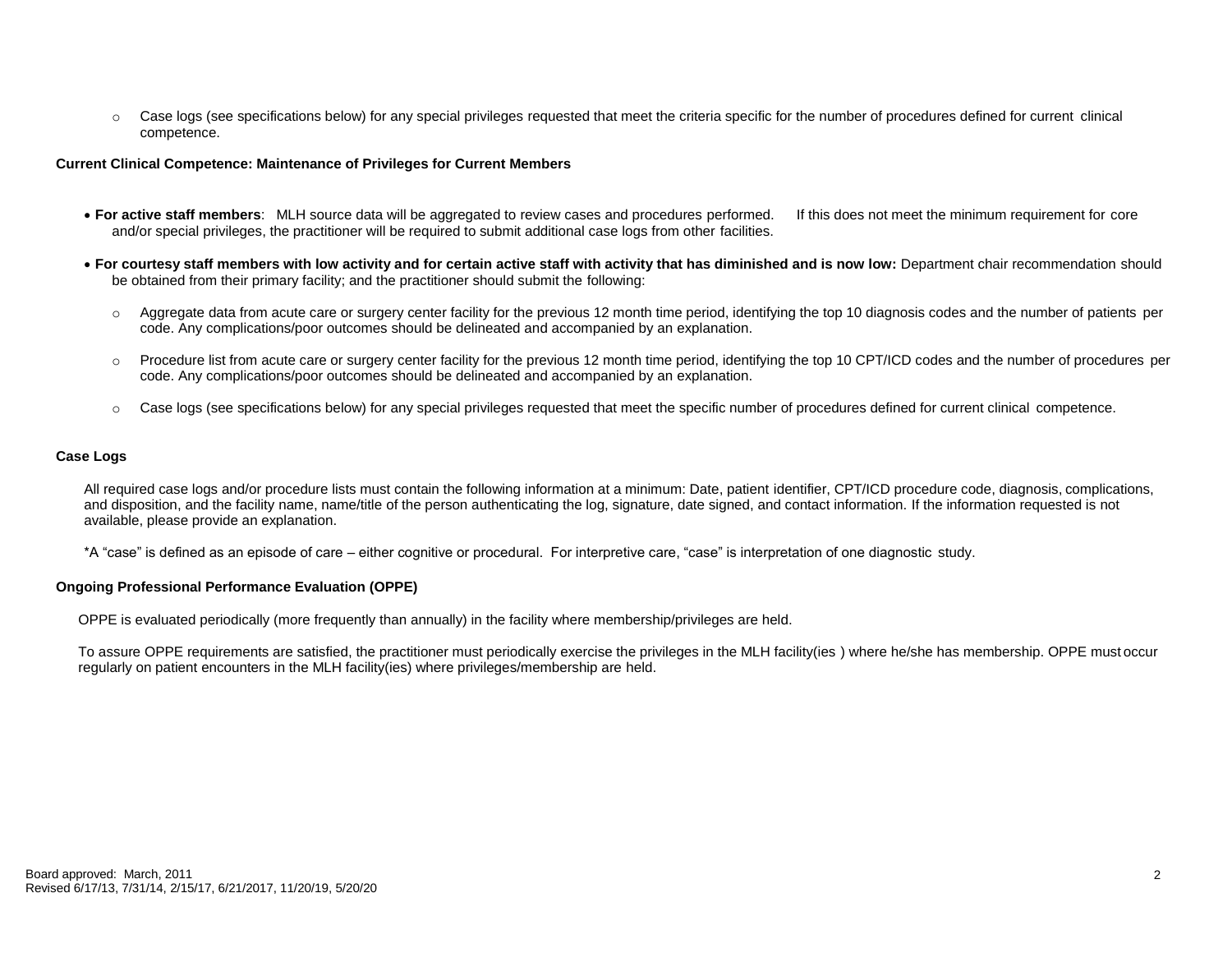| <b>Specialty/Procedure</b><br><b>Delineation of Privilege</b><br>Form | <b>Education/Training</b><br><b>Documentation for Initial Granting</b>                                                                                                                                                                                                                                                                                                                                                                                                                                                    | <b>Initial Application</b><br>(Proof of current clinical competence)                                                                                                                                                                                                                                                                                                                                                                                                                                                                                     | <b>FPPE - Validation of</b><br>competence after<br>appointment and/or<br>granting of a new or<br>additional privilege<br>(To be completed within<br>one year) | <b>Maintenance Requirements</b>                                                                                                                                                                                                                                                                                                                                                                                                                                                                                                                                                                                                                                                                                                                                                                                                                                          |
|-----------------------------------------------------------------------|---------------------------------------------------------------------------------------------------------------------------------------------------------------------------------------------------------------------------------------------------------------------------------------------------------------------------------------------------------------------------------------------------------------------------------------------------------------------------------------------------------------------------|----------------------------------------------------------------------------------------------------------------------------------------------------------------------------------------------------------------------------------------------------------------------------------------------------------------------------------------------------------------------------------------------------------------------------------------------------------------------------------------------------------------------------------------------------------|---------------------------------------------------------------------------------------------------------------------------------------------------------------|--------------------------------------------------------------------------------------------------------------------------------------------------------------------------------------------------------------------------------------------------------------------------------------------------------------------------------------------------------------------------------------------------------------------------------------------------------------------------------------------------------------------------------------------------------------------------------------------------------------------------------------------------------------------------------------------------------------------------------------------------------------------------------------------------------------------------------------------------------------------------|
| <b>Critical Care Medicine Core</b>                                    | Current board certification in Internal<br>Medicine by the American Board of<br>Internal Medicine or the American<br>Osteopathic Board of Internal Medicine<br>and subspecialty certification in Critical<br>Care Medicine<br>Or<br>Successful completion of an ACGME or<br>AOA accredited post-graduate training<br>program in Internal Medicine and<br>completion of an ACGME or AOA<br>accredited post-graduate training program<br>in Critical Care Medicine and board<br>certification within 5 years of completion. | Aggregate data from primary practice<br>facility for the previous 12 month time<br>period identifying the top 10 diagnosis<br>codes and the number of inpatients per<br>code. Any complications/poor outcomes<br>should be delineated and accompanied by<br>an explanation.<br>Procedure list from primary practice facility<br>for the previous 12 month time period<br>identifying the top 10 CPT/ICD codes and<br>the number of procedures per code. Any<br>complications/poor outcomes should be<br>delineated and accompanied by an<br>explanation. | First 5 cases of Vent Mgt of<br>Pt with ARDS, and first 5<br><b>Bronchoscopies</b>                                                                            | MLH Data will be obtained for active members<br>when available, the applicant should supply<br>additional case logs from other facilities' HIM<br>departments, if necessary, to meet the minimum<br>requirement(s) to be considered for the privilege.<br>Courtesy members should supply case logs<br>from other facilities' HIM departments to meet<br>the minimum requirement(s) to be considered<br>for the privilege.<br>Aggregate data submitted should include the top<br>10 diagnosis codes, with the number of<br>inpatients per code, and procedure lists<br>indicating the top 10 CPT/ICD codes, with the<br>number of procedures per code for the previous<br>12 months.<br>Any complications/poor outcomes should be<br>delineated and accompanied by an explanation.<br>Department chair recommendation will be<br>obtained from primary practice facility. |
| <b>Pediatric Critical Care</b><br><b>Medicine Core</b>                | Current board certification in Pediatrics by<br>the American Board of Pediatrics and<br>subspecialty certification in Critical Care<br>Medicine<br>Or<br>Successful completion of an ACGME or<br>AOA accredited post-graduate training<br>program in Pediatrics and completion of<br>an ACGME accredited post-graduate<br>training program in Critical Care Medicine<br>and board certification within 5 years of<br>completion.                                                                                          | Aggregate data from primary practice<br>facility for the previous 12 month time<br>period identifying the top 10 diagnosis<br>codes and the number of inpatients per<br>code. Any complications/poor outcomes<br>should be delineated and accompanied by<br>an explanation.<br>Procedure list from primary practice facility<br>for the previous 12 month time period<br>identifying the top 10 CPT/ICD codes and<br>the number of procedures per code. Any<br>complications/poor outcomes should be<br>delineated and accompanied by an<br>explanation. | First 5 cases<br>First 5 cases of<br><b>Central Venous</b><br>Line Placement                                                                                  | MLH Data will be obtained for active members<br>when available, the applicant should supply<br>additional case logs from other facilities' HIM<br>departments, if necessary, to meet the minimum<br>requirement(s) to be considered for the privilege.<br>Courtesy members should supply case logs<br>from other facilities' HIM departments to meet<br>the minimum requirement(s) to be considered<br>for the privilege.<br>Aggregate data submitted should include the top<br>10 diagnosis codes, with the number of<br>inpatients per code, and procedure lists<br>indicating the top 10 CPT/ICD codes, with the<br>number of procedures per code for the previous<br>12 months.<br>Any complications/poor outcomes should be<br>delineated and accompanied by an explanation.                                                                                        |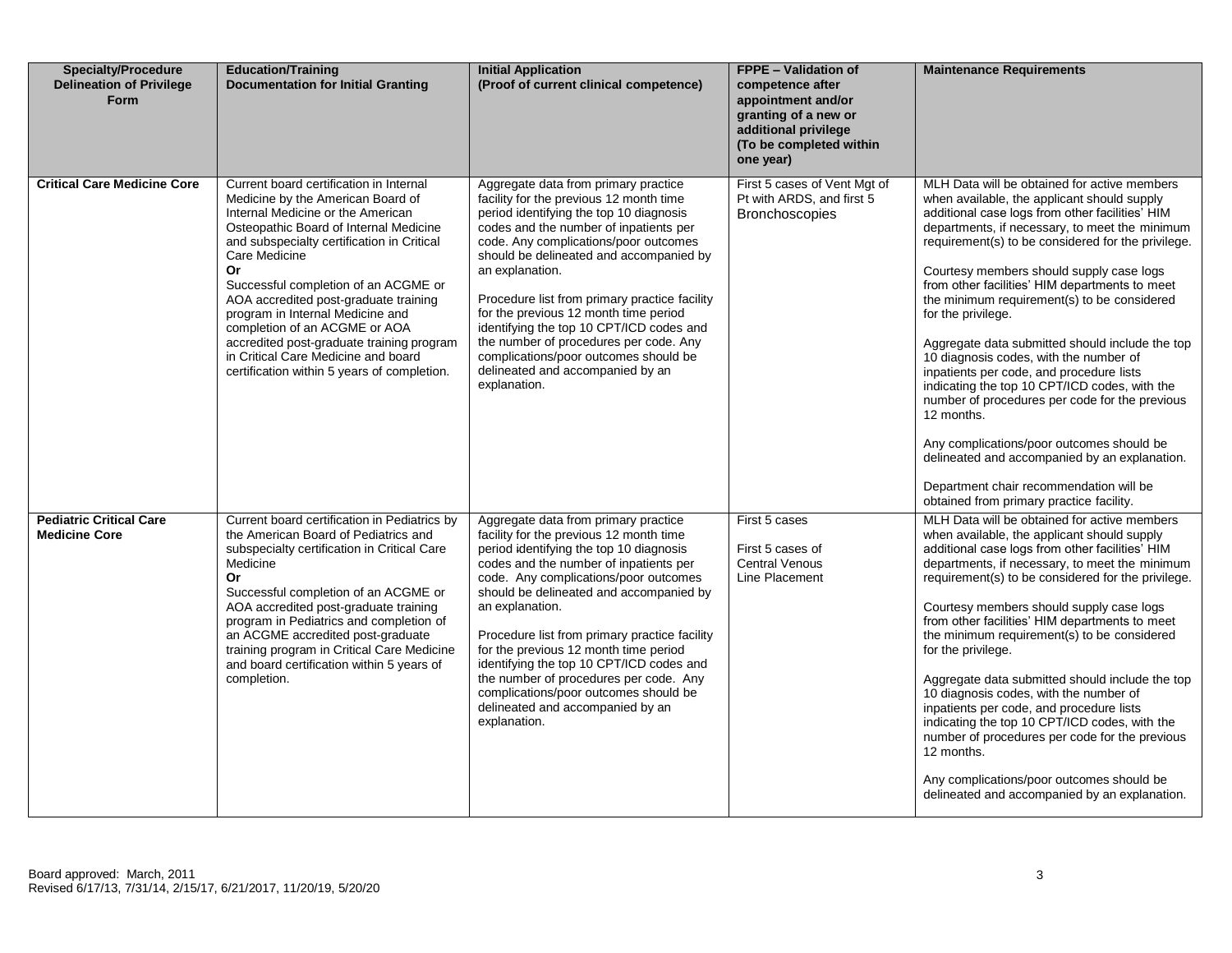| <b>Specialty/Procedure</b><br><b>Delineation of Privilege</b><br>Form | <b>Education/Training</b><br><b>Documentation for Initial Granting</b>                                                                                                                                                                                                                                                                                                                                                                                                                                                                                                                                       | <b>Initial Application</b><br>(Proof of current clinical competence)                                                                                                                                                                                                                                                                                                                                                                                                                                                                                     | <b>FPPE - Validation of</b><br>competence after<br>appointment and/or<br>granting of a new or<br>additional privilege<br>(To be completed<br>within one year) | <b>Maintenance Requirements</b>                                                                                                                                                                                                                                                                                                                                                                                                                                                                                                                                                                                                                                                                                                                                                |
|-----------------------------------------------------------------------|--------------------------------------------------------------------------------------------------------------------------------------------------------------------------------------------------------------------------------------------------------------------------------------------------------------------------------------------------------------------------------------------------------------------------------------------------------------------------------------------------------------------------------------------------------------------------------------------------------------|----------------------------------------------------------------------------------------------------------------------------------------------------------------------------------------------------------------------------------------------------------------------------------------------------------------------------------------------------------------------------------------------------------------------------------------------------------------------------------------------------------------------------------------------------------|---------------------------------------------------------------------------------------------------------------------------------------------------------------|--------------------------------------------------------------------------------------------------------------------------------------------------------------------------------------------------------------------------------------------------------------------------------------------------------------------------------------------------------------------------------------------------------------------------------------------------------------------------------------------------------------------------------------------------------------------------------------------------------------------------------------------------------------------------------------------------------------------------------------------------------------------------------|
| <b>Anesthesia Critical Care</b>                                       | Current board certification in                                                                                                                                                                                                                                                                                                                                                                                                                                                                                                                                                                               | Aggregate data from primary practice                                                                                                                                                                                                                                                                                                                                                                                                                                                                                                                     | First 5 cases                                                                                                                                                 | Department chair recommendation will be<br>obtained from primary practice facility.<br>MLH Data will be obtained for active members                                                                                                                                                                                                                                                                                                                                                                                                                                                                                                                                                                                                                                            |
| Core                                                                  | Anesthesiology by the American Board of<br>Anesthesiology or the American<br>Osteopathic Board of Anesthesiology and<br>subspecialty certification in Critical Care<br>Medicine<br>Or<br>Successful completion of an ACGME or<br>AOA accredited post-graduate training<br>program in Anesthesiology and<br>completion of an ACGME or AOA<br>accredited post-graduate training program<br>in Critical Care Medicine and board<br>certification within 5 years of completion.                                                                                                                                  | facility for the previous 12 month time<br>period identifying the top 10 diagnosis<br>codes and the number of inpatients per<br>code. Any complications/poor outcomes<br>should be delineated and accompanied by<br>an explanation.<br>Procedure list from primary practice facility<br>for the previous 12 month time period<br>identifying the top 10 CPT/ICD codes and<br>the number of procedures per code. Any<br>complications/poor outcomes should be<br>delineated and accompanied by an<br>explanation.                                         |                                                                                                                                                               | when available, the applicant should supply<br>additional case logs from other facilities' HIM<br>departments, if necessary, to meet the minimum<br>requirement(s) to be considered for the privilege.<br>Courtesy members should supply case logs<br>from other facilities' HIM departments to meet<br>the minimum requirement(s) to be considered<br>for the privilege.<br>Aggregate data submitted should include the top<br>10 diagnosis codes, with the number of inpatients<br>per code, and procedure lists indicating the top 10<br>CPT/ICD codes, with the number of procedures<br>per code for the previous 12 months.<br>Any complications/poor outcomes should be<br>delineated and accompanied by an explanation.                                                 |
| <b>Neuro Critical Care Core</b>                                       | Current board certification in Neurology by<br>the American Board of Psychiatry and<br>Neurology or the American Osteopathic<br>Board of Neurology and Psychiatry<br><b>Or</b><br>Successful completion of an ACGME or<br>AOA accredited post-graduate training<br>program in Neurology, Neurosurgery,<br>Internal Medicine or Emergency Medicine<br>and board certification within 5 years of<br>completion.<br>And<br>Completion of fellowship training in Neuro<br><b>Critical Care</b><br>And/Or<br>Certification in Neuro Critical Care by the<br>UCNS- United Council for Neurologic<br>Subspecialties | Aggregate data from primary practice<br>facility for the previous 12 month time<br>period identifying the top 10 diagnosis<br>codes and the number of inpatients per<br>code. Any complications/poor outcomes<br>should be delineated and accompanied by<br>an explanation.<br>Procedure list from primary practice facility<br>for the previous 12 month time period<br>identifying the top 10 CPT/ICD codes and<br>the number of procedures per code. Any<br>complications/poor outcomes should be<br>delineated and accompanied by an<br>explanation. | First 5 cases for<br>cognitive and first 5<br>cases for procedures                                                                                            | MLH Data will be obtained for active members<br>when available, the applicant should supply<br>additional case logs from other facilities' HIM<br>departments, if necessary, to meet the minimum<br>requirement(s) to be considered for the privilege.<br>Courtesy members should supply case logs<br>from other facilities' HIM departments to meet<br>the minimum requirement(s) to be considered<br>for the privilege.<br>Aggregate data submitted should include the top<br>10 diagnosis codes, with the number of inpatients<br>per code, and procedure lists indicating the top 10<br>CPT/ICD codes, with the number of procedures<br>per code for the previous 12 months.<br>Any complications/poor outcomes should be<br>delineated and accompanied by an explanation. |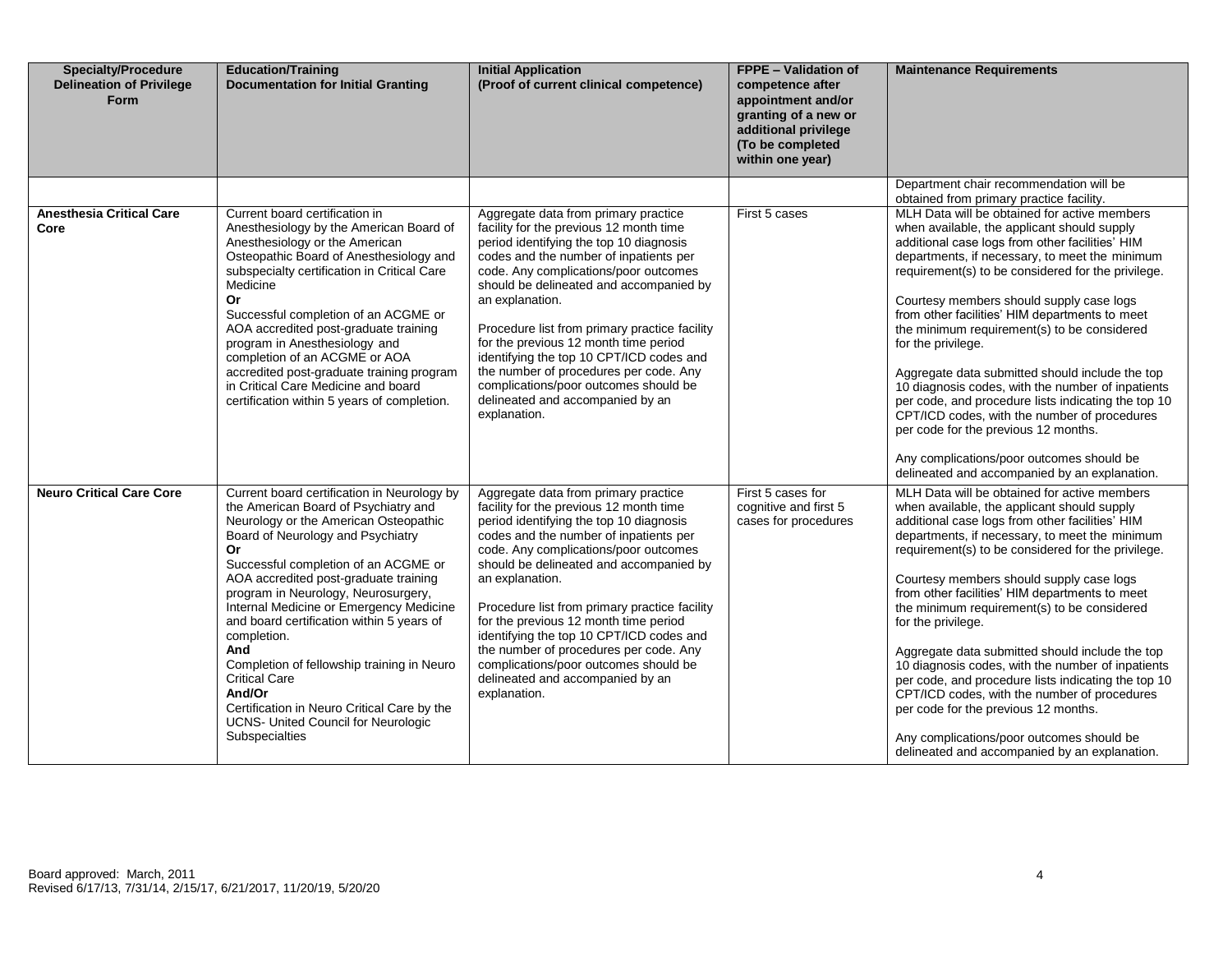| <b>Specialty/Procedure</b><br><b>Delineation of Privilege</b><br><b>Form</b> | <b>Education/Training</b><br><b>Documentation for Initial Granting</b>                                                                                                                                                                                                                                                                                                                                                                                                         | <b>Initial Application</b><br>(Proof of current clinical competence)                                                                                                                                                                                                                                                                                                                                                                                                                                                                                     | <b>FPPE - Validation</b><br>of competence<br>after appointment<br>and/or granting of<br>a new or<br>additional<br>privilege<br>(To be completed<br>within one year) | <b>Maintenance Requirements</b>                                                                                                                                                                                                                                                                                                                                                                                                                                                                                                                                                                                                                                                                                                                                                                                                                                          |
|------------------------------------------------------------------------------|--------------------------------------------------------------------------------------------------------------------------------------------------------------------------------------------------------------------------------------------------------------------------------------------------------------------------------------------------------------------------------------------------------------------------------------------------------------------------------|----------------------------------------------------------------------------------------------------------------------------------------------------------------------------------------------------------------------------------------------------------------------------------------------------------------------------------------------------------------------------------------------------------------------------------------------------------------------------------------------------------------------------------------------------------|---------------------------------------------------------------------------------------------------------------------------------------------------------------------|--------------------------------------------------------------------------------------------------------------------------------------------------------------------------------------------------------------------------------------------------------------------------------------------------------------------------------------------------------------------------------------------------------------------------------------------------------------------------------------------------------------------------------------------------------------------------------------------------------------------------------------------------------------------------------------------------------------------------------------------------------------------------------------------------------------------------------------------------------------------------|
| <b>Surgical Critical Care Core</b>                                           | Current board certification in Surgery by<br>the American Board of Surgery or the<br>American Osteopathic Board of Surgery<br>and subspecialty certification in Critical<br>Care Medicine<br>Or<br>Successful completion of an ACGME or<br>AOA accredited post-graduate training<br>program in Surgery and completion of an<br>ACGME or AOA accredited post-graduate<br>training program in Critical Care Medicine<br>and board certification within 5 years of<br>completion. | Aggregate data from primary practice<br>facility for the previous 12 month time<br>period identifying the top 10 diagnosis<br>codes and the number of inpatients per<br>code. Any complications/poor outcomes<br>should be delineated and accompanied by<br>an explanation.<br>Procedure list from primary practice facility<br>for the previous 12 month time period<br>identifying the top 10 CPT/ICD codes and<br>the number of procedures per code. Any<br>complications/poor outcomes should be<br>delineated and accompanied by an<br>explanation. | First 5 cases                                                                                                                                                       | MLH Data will be obtained for active members<br>when available, the applicant should supply<br>additional case logs from other facilities' HIM<br>departments, if necessary, to meet the minimum<br>requirement(s) to be considered for the privilege.<br>Courtesy members should supply case logs<br>from other facilities' HIM departments to meet<br>the minimum requirement(s) to be considered<br>for the privilege.<br>Aggregate data submitted should include the top<br>10 diagnosis codes, with the number of<br>inpatients per code, and procedure lists<br>indicating the top 10 CPT/ICD codes, with the<br>number of procedures per code for the previous<br>12 months.<br>Any complications/poor outcomes should be<br>delineated and accompanied by an explanation.<br>Department chair recommendation will be<br>obtained from primary practice facility. |
| <b>Bronchoscopy (NCC)</b>                                                    |                                                                                                                                                                                                                                                                                                                                                                                                                                                                                | Case log documenting the performance of<br>at least 5 procedures within the previous 24<br>months                                                                                                                                                                                                                                                                                                                                                                                                                                                        | First 5 cases                                                                                                                                                       | Case log documenting the performance of at<br>least 5 procedures within the previous 24<br>months                                                                                                                                                                                                                                                                                                                                                                                                                                                                                                                                                                                                                                                                                                                                                                        |
| Percutaneous<br>Tracheostomy<br><b>Tube Insertion</b>                        |                                                                                                                                                                                                                                                                                                                                                                                                                                                                                | Proctor evaluations for 20 successful cases<br>within the previous 24 months                                                                                                                                                                                                                                                                                                                                                                                                                                                                             | First 5 cases                                                                                                                                                       | Case log documenting the performance of at<br>least 10 procedures within the previous 24<br>months                                                                                                                                                                                                                                                                                                                                                                                                                                                                                                                                                                                                                                                                                                                                                                       |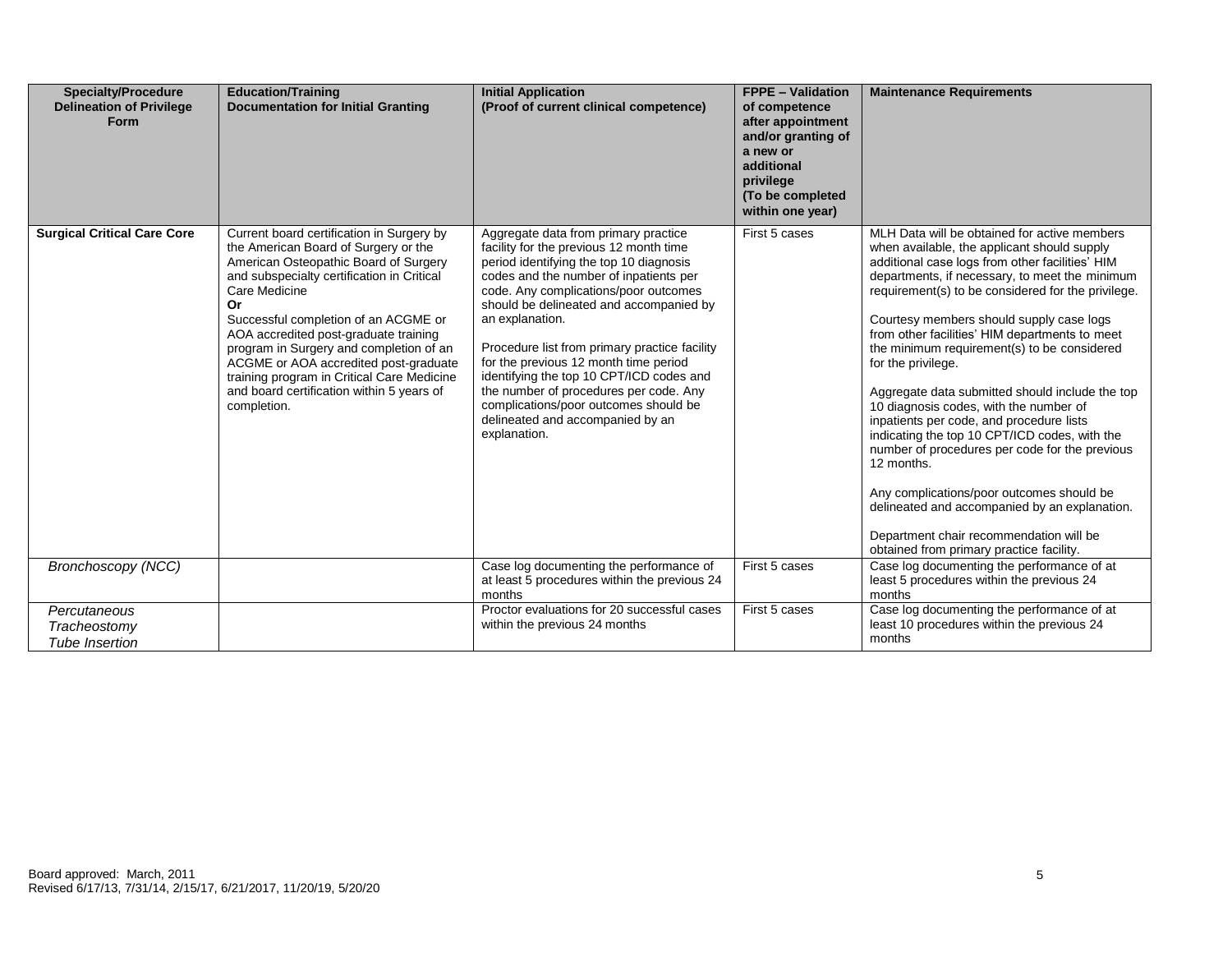**Pulmonary Critical Care Medicine Core:** Admit, evaluate, diagnose, treat and provide consultation to patients >13 years of age, except as specifically excluded from practice, presenting with the following conditions: cardiovascular diseases or circulatory disorders; trauma; shock syndromes; sepsis and sepsis syndromes; hypertensive emergencies; acute and chronic respiratory failure; acute metabolic, endocrine, electrolyte and acid- base or nutritional disturbances, including overdosages and intoxication syndromes; multi-organ failures; hematologicand coagulation disorders associated with critical illness; neurological emergencies, renal, gastrointestinal, genitourinary, musculosketal, and immune systems, as well as infectious diseases; critical obstetrical and gynecological disorders; management of anaphylaxis and acute allergic reactions; hemodynamic and ventilatory support of patients with organ system damage or in the post operative period; use of paralytic agents and sedative and analgesic drugs; detection and prevention of iatrogenic and nosocomial problems in critical care medicine; and management of end of life issues.

> Access, stabilize and determine disposition of patients with emergency conditions consistent with the Medical Staff policy regarding emergency or consultative services.

# **Privileges include but are not limited to:**

- Internal Medicine Core
- Insertion of arteriovenous catheter
- Bronchoscopy
- **•** Emergency Cardioversion
- **Emergent Temporary Pacemaker Placement**
- Emergent Airway Management
- Endotracheal Intubation
- Palliative Extubation
- Chest Tube Insertion and Drainage System
- Insertion and Management of Central Venous, Pulmonary Artery and Arterial Catheters
- Management of Mechanical Ventilation
- Management of Pneumothorax (needle insertion and drainage system)
- Paracentesis
- Pericardiocentesis
- **Thoracentesis**
- Moderate Procedural Sedation
- Deep Procedural Sedation
- Focused Ultrasound
	- $\circ$  Focused ultrasound is used to diagnose acute life-threatening conditions, guide invasive procedures, and treat medical conditions
	- $\circ$  Focused ultrasound is the medical use of ultrasound technology for the bedside diagnostic evaluation of medical conditions and diagnoses, resuscitation of the acutely ill, critically ill or injured, guidance of high risk or difficult procedures, monitoring of certain pathologic states and as an adjunct to therapy
	- $\circ$  Typically, focused ultrasound is a goal-directed ultrasound examination that answers brief and important clinical questions in an organ system or for a clinical symptom or sign involving multiple organ systems
	- $\circ$  Focused ultrasound is an medical procedure, and should not be considered in conflict with exclusive "imaging" contracts seen with consultative ultrasound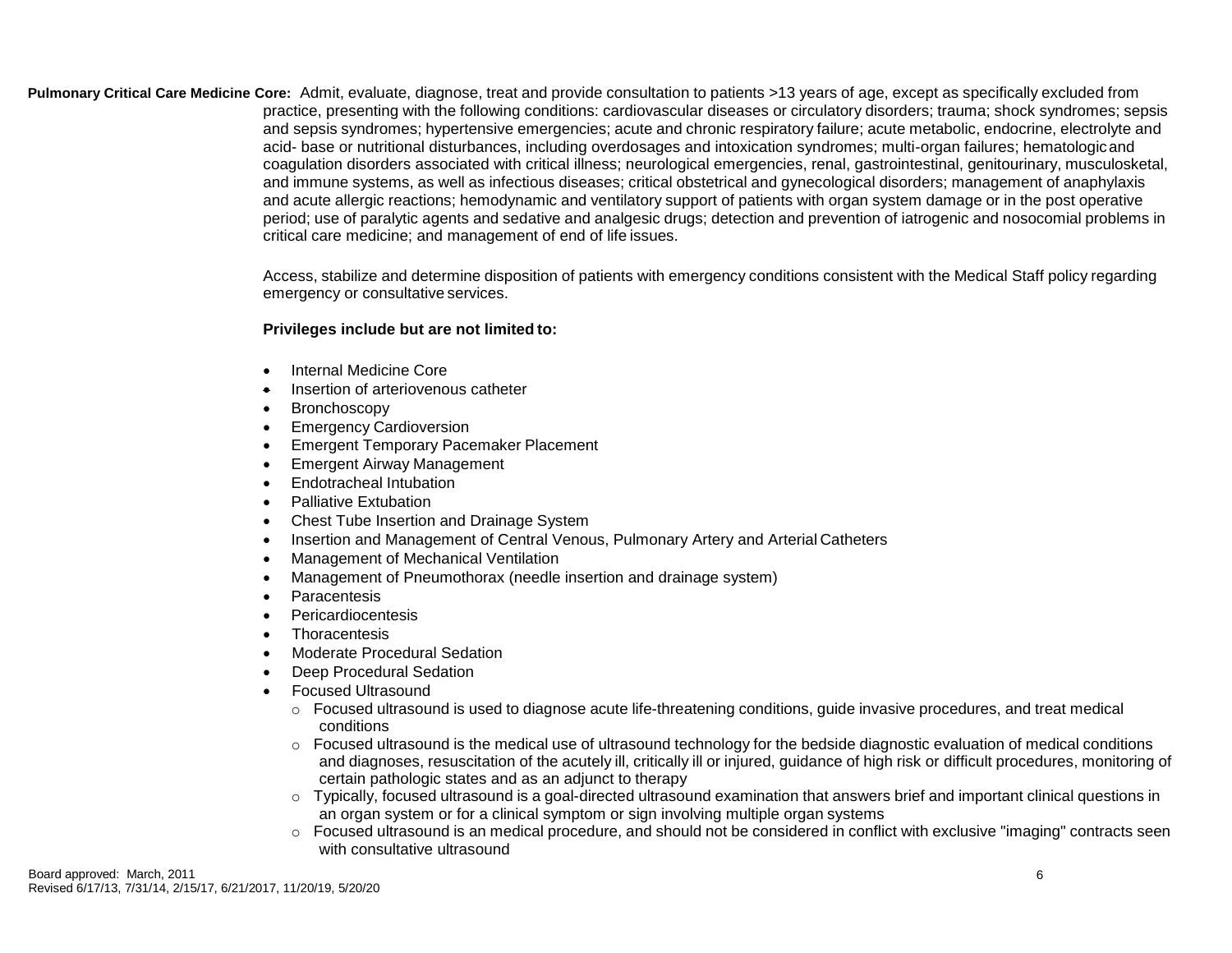**Pediatric Critical Care Medicine Core:** Admit, evaluate, diagnose, treat and provide consultation to pediatric patients, except as specifically excluded from practice, presenting with the following conditions: cardiovascular diseases or circulatory disorders; trauma; shock syndromes; sepsis and sepsis syndromes; hypertensive emergencies; acute and chronic respiratory failure; acute metabolic, endocrine, electrolyte and acidbase or nutritional disturbances, including overdosages and intoxication syndromes; multi-organ failures; hematologicand coagulation disorders associated with critical illness; neurological emergencies, renal, gastrointestinal,genitourinary, musculoskeletal, and immune systems, as well as infectious diseases; management of anaphylaxis and acute allergic reactions; hemodynamic and ventilatory support of patients with organ system damage or in the post operative period; use of paralytic agents and sedative and analgesic drugs; detection and prevention of iatrogenic and nosocomial problems in critical care medicine; and management of end of life issues.

> Access, stabilize and determine disposition of patients with emergency conditions consistent with the Medical Staff policy regarding emergency or consultative services.

### **Privileges include but are not limited to:**

- Pediatrics Core
- Arteriovenous hemofiltration and dialysis ( CVVHD, CAVHD or renal replacement modality)
- Bronchoscopy
- Emergency Cardioversion
- Emergent Temporary Pacemaker Placement
- Emergent Airway Management
- Endotracheal Intubation
- Palliative Extubation
- Chest Tube Insertion and Drainage System
- Insertion and Management of Central Venous, Pulmonary Artery and Arterial Catheters
- Management of Mechanical Ventilation
- Extracorporeal membrane oxygenation (ECMO)
- Pericardiocentesis
- Thoracentesis
- Paracentesis
- High Frequency Oscillatory Ventilation (HFOV)
- Nitric Oxide Administration/Utilization
- Hemodialysis catheter insertion
- Ultrafiltration
- Physician direction of transport
- Moderate Procedural Sedation
- Deep Procedural Sedation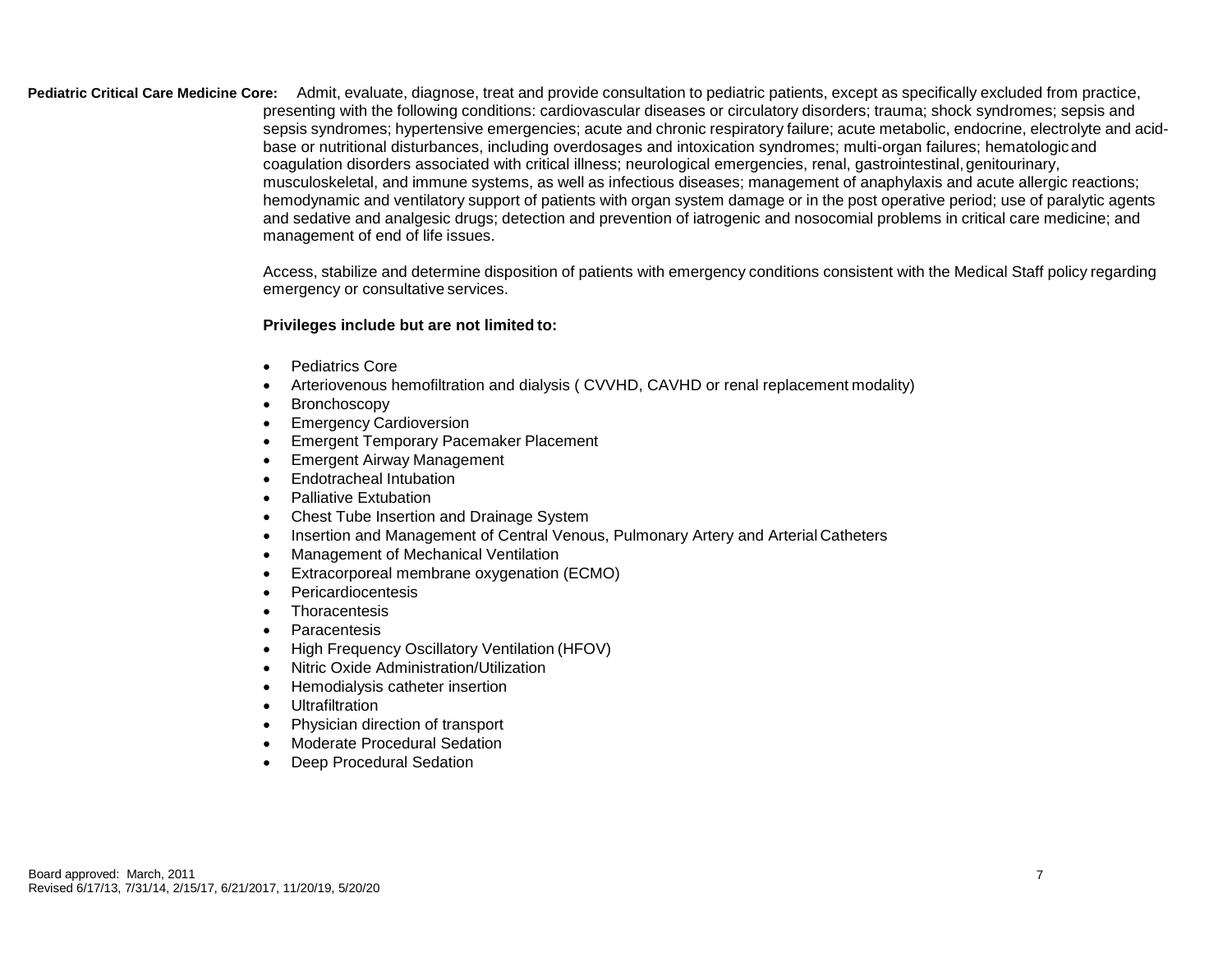**Anesthesia Critical Care Core:** Comprehensive diagnosis, treatment and management of patients with multiple organ dysfunction in critical care units including but not limited to use of procedures such as chest tube insertion, transvenous pacemaker insertion, cardioversion, hemodialysis catheter insertion, ultrafiltration, thoracentesis, pericardiocentesis..

> Access, stabilize and determine disposition of patients with emergency conditions consistent with the Medical Staff policy regarding emergency or consultative services.

### **Privileges include but are not limited to:**

- Anesthesiology Core
- Chest Tube Insertion and Drainage System
- Transvenous pacemaker insertion
- Cardioversion
- Hemodialysis catheter insertion
- Ultrafiltration
- **Thoracentesis**
- Pericardiocentesis

**Neuro Critical Care Core:** Comprehensive multisystem care including diagnosis, treatment and management of the critically ill neurological patient as the primary care physician coordinating both the neurological and medical management of the patient and focused on the interface between the brain and other organsystems.

> Access, stabilize and determine disposition of patients with emergency conditions consistent with the Medical Staff policy regarding emergency or consultative services.

Privileges include but are not limitedto:

- Neurology Core
- Administration of intravenous and intraventricular thrombolysis
- Administration of vasoactive medications (hemodynamic augmentation and hypertension lysis)
- Central venous and arterial catheter placement;
- Direct laryngoscopy
- Emergency airway management
- Emergency Cardioversion
- **Emergent Chest Tube Insertion and Drainage System**
- Emergent Pericardiocentesis
- Emergency Temporary Pacemaker Insertion
- Endotracheal intubation
- Induction and maintenance of therapeutic coma and hypothermia
- Interpretation and management of ICP and CPP data
- Interpretation and performance of bedside pulmonary function tests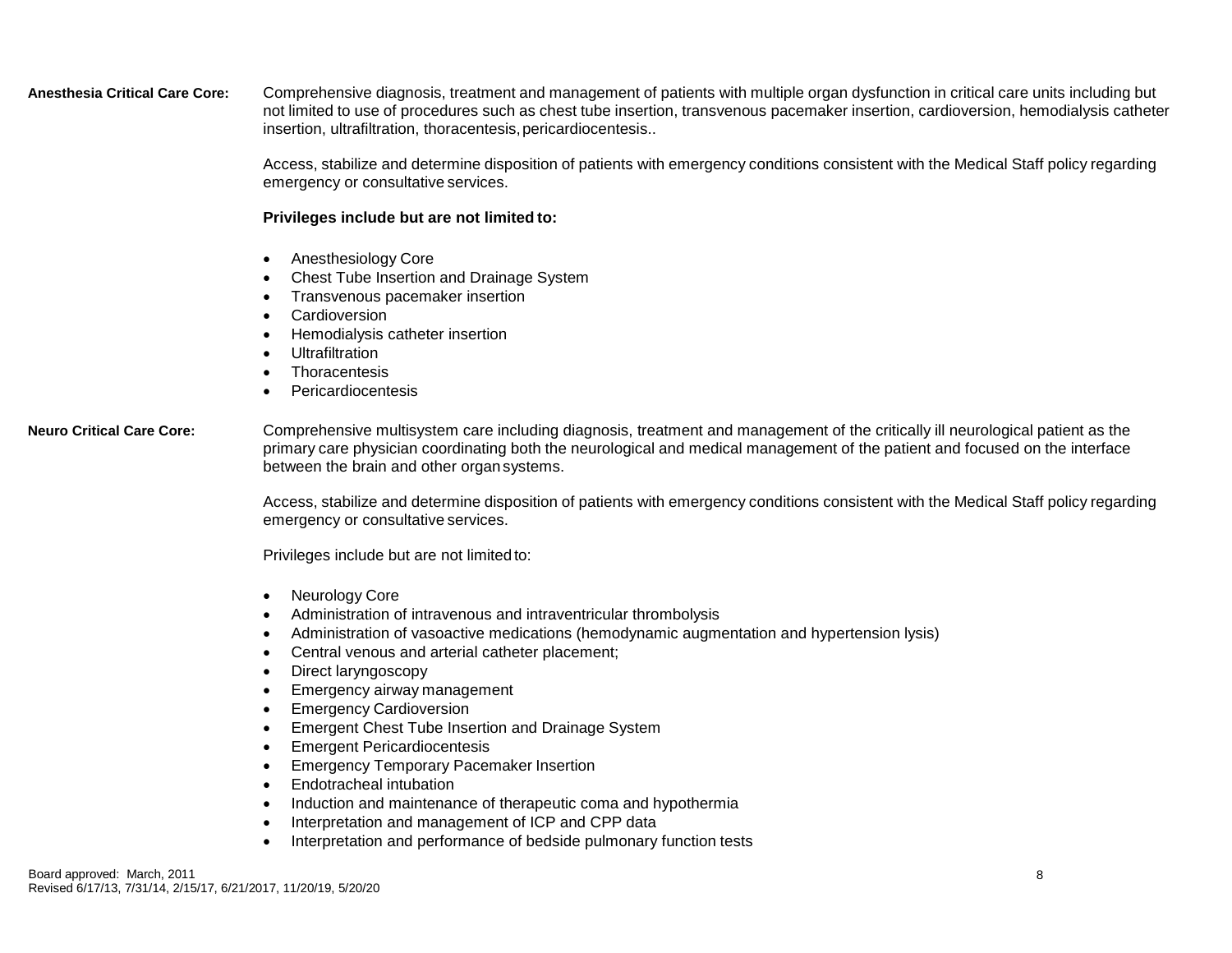- Management of mechanical ventilation and airway maintenance
- Interpretation of SjvO2 and PbtO2 data
- Jugular venous bulb catheterization
- Management of plasmapheresis and IVIG
- Placement and management of external ventricular and lumbar drains
- Placement of parenchymal intracranial pressure monitor
- Shunt and ventricular drain tap for CSF sampling
- Thoracentesis

**Surgical Critical Care Core:** Admit, evaluate, diagnose, treat and provide consultation to patients >13 years of age, except as specifically excluded from practice, presenting with the following conditions: cardiovascular diseases or circulatory disorders; trauma; shock syndromes; sepsis and sepsis syndromes; hypertensive emergencies; acute and chronic respiratory failure; acute metabolic, endocrine, electrolyte and acidbase or nutritional disturbances, including overdosages and intoxication syndromes; multi-organ failures; hematologicand coagulation disorders associated with critical illness; neurological emergencies, renal, gastrointestinal, genitourinary, musculoskeletal, and immune systems, as well as infectious diseases; critical obstetrical and gynecological disorders; management of anaphylaxis and acute allergic reactions; hemodynamic and ventilatory support of patients with organ system damage or in the post operative period; use of paralytic agents and sedative and analgesic drugs; detection and prevention of iatrogenic and nosocomial problems in critical care surgery; and management of end of lifeissues.

> Access, stabilize and determine disposition of patients with emergency conditions consistent with the Medical Staff policy regarding emergency or consultative services.

### **Privileges include but are not limited to:**

- General Surgery Core
- Bronchoscopy
- Emergency Cardioversion
- Emergent Temporary Pacemaker Placement
- Emergent Airway Management
- Endotracheal Intubation
- Palliative Extubation
- Chest Tube Insertion and Drainage System
- Insertion and Management of Central Venous, Pulmonary Artery and Arterial Catheters
- Management of Mechanical Ventilation
- Management of Pneumothorax (needle insertion and drainage system)
- Paracentesis
- Pericardiocentesis
- Thoracentesis

| Special: | The physician requesting special privileges must meet the minimum criteria for the specialty core and demonstrate the appropriate post graduate training |
|----------|----------------------------------------------------------------------------------------------------------------------------------------------------------|
|          | and/or demonstrate successful completion of an approved, recognized course when such exists, or other acceptable experience.                             |

**Administration of moderate and/or deep procedural sedation:** See Procedural Sedation for Non-Anesthesia Staff Policy.

Requires: Separate DOP, ACLS, NRP or PALS certification